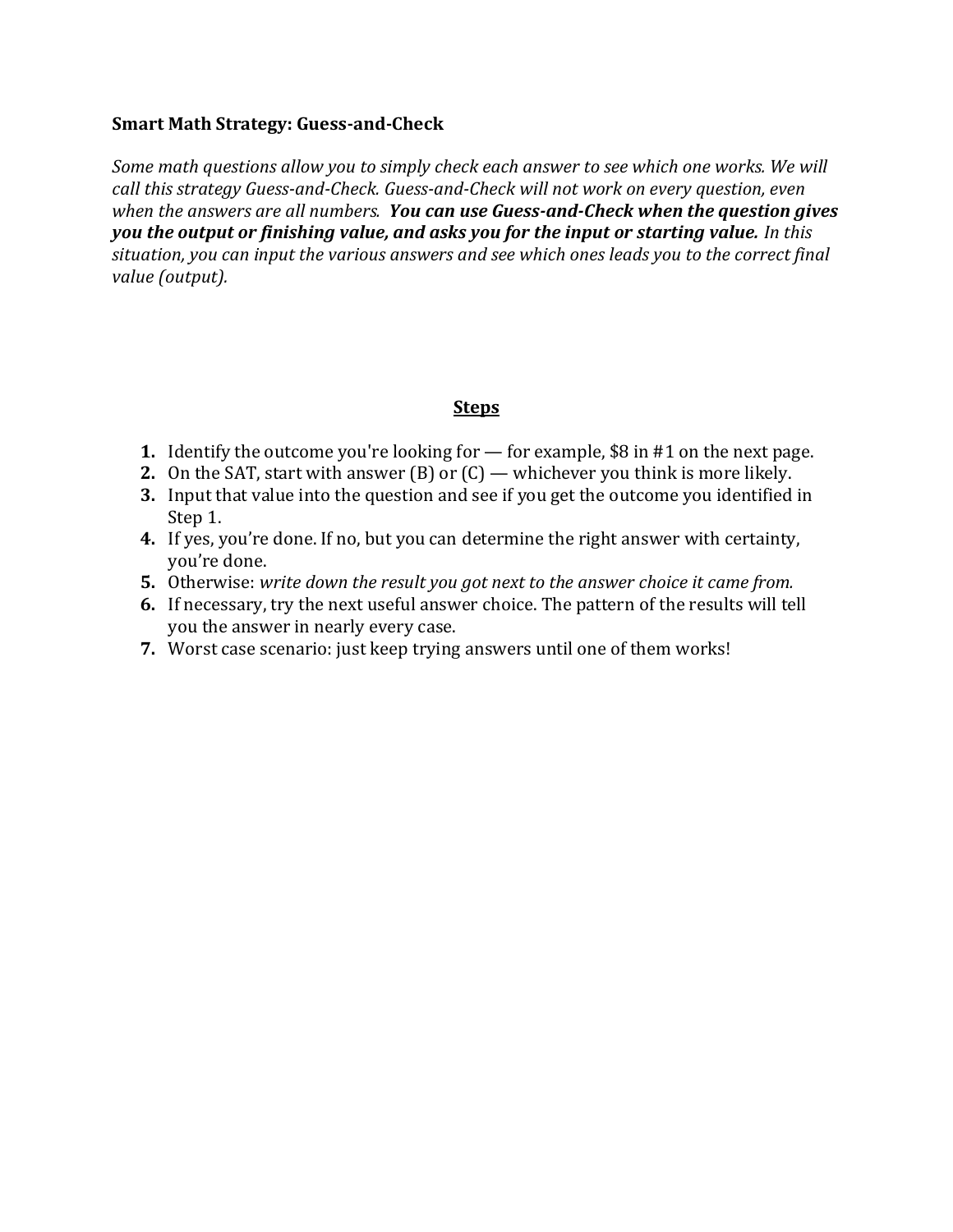## **Guess-and-Check Explanations**

**1.** Joe has  $x$  dollars. He spends half, gets another \$10, spends half of what he has now, and ends up with \$8. Find  $x$ .

(A) 8 (B) 10 (C) 12 (D) 18

# **Guess-and-Check:**

Start with either (B) or (C). If we start with (B), the calculation is: Joe starts with \$10; he spends half, so he's down to \$5; gets another \$10, putting him at \$15; and spends half of that amount, ending up at \$7.50. Since he needs to end up at \$8, this is too low. We can cross out (B), as well as (A), which is even lower. Going through the same process with answer choice **(C)** leaves Joe with \$8, the correct answer.

# **Algebra:**

The easiest method is to work backwards. If Joe spends half of an amount to end up with \$8, he must have had \$16 before. He had \$16 after getting \$10 additional, so he had \$6 before that. He therefore had \$6 after the first time he spent half of his money, so he must have started with \$12.

An equation could also work:  $\boldsymbol{\chi}$  $\frac{2}{2}+10$  $\frac{12}{2} = 8.$ 

Solving this equation will yield  $x = 12$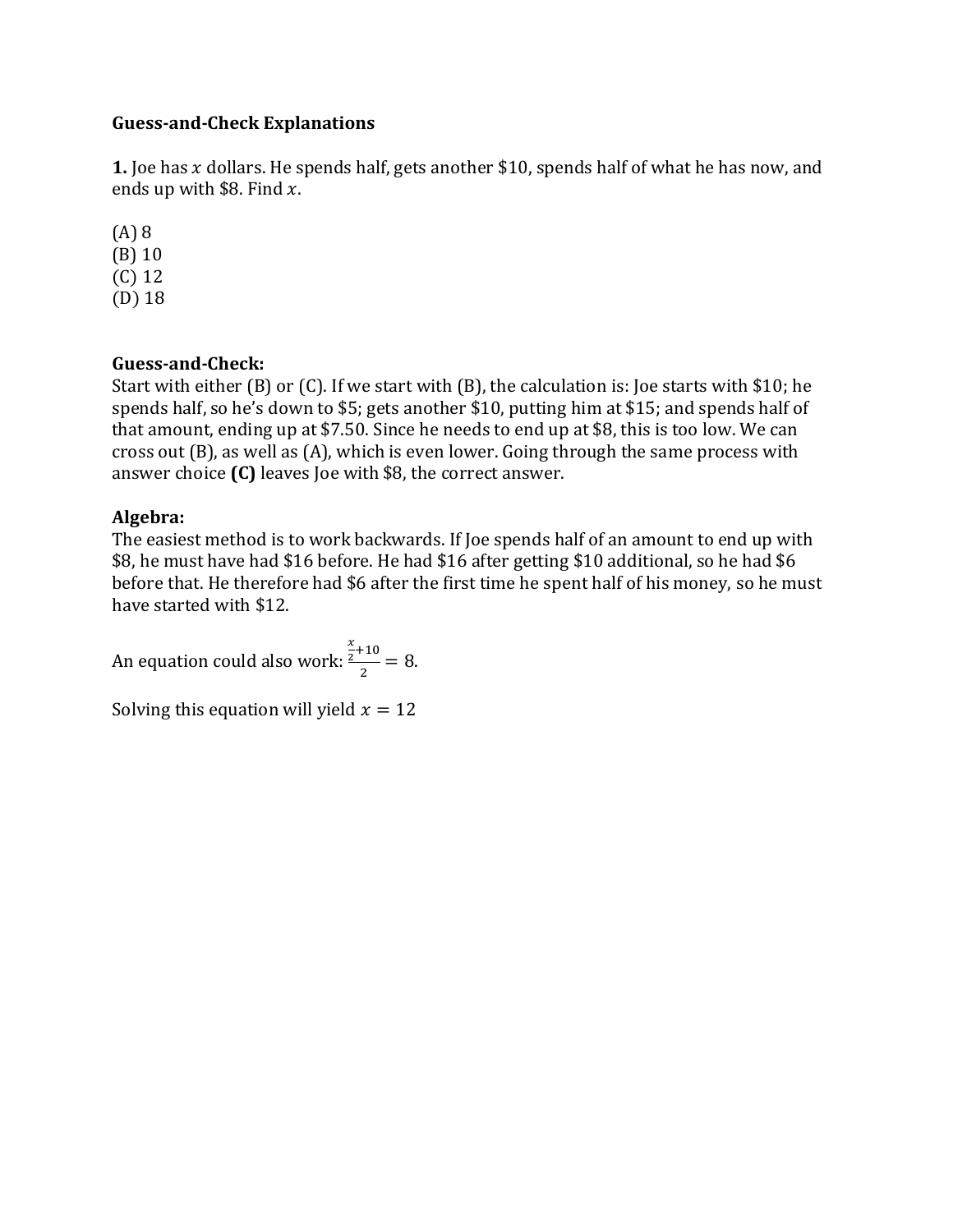**2.** If the product of twice x and three less than x is 56, which of the following could be  $x$ ?

(A) 7 (B) 8 (C) 9 (D) 10

# **Guess-and-Check:**

This is a textbook example of when you can use the Guess-and-Check strategy: when a question asks for the value of x, gives you *numbers* as answer choices, and looks like it might take a while to solve using equations and algebra.

Every time we use the Guess-and-Check strategy, we start with either (B) or (C). If we plug in answer choice (B) first, the question reads: "If the product of twice 8 and three less than 8 is 56…."

Product means multiply, so we'll multiply "twice 8" and "three less than 8" - in other words, we'll multiply 16 and 5. That gets us 80; we're looking for 56, so clearly answer choice (B) is too high. [If we had started with choice (D), that would have given us 140, much too high, and we would have then tried answer choice (B).]

Since (B) is too high and the answer must be the only lower answer, **(A)**. We don't even need to check it.

# **Algebra:**

Translate the question into an equation:  $2x(x - 3) = 56$ ; then distribute to get  $2x^2$  –  $6x = 56$ . Since this is a quadratic  $(x^2)$  equation, we must make one side equal zero and then solve:

$$
2x2 - 6x - 56 = 0
$$
  
\n
$$
2(x2 - 3x - 28) = 0
$$
  
\n
$$
(x2 - 3x - 28) = 0
$$
  
\n
$$
(x - 7)(x + 4) = 0
$$
  
\n
$$
x = 7
$$
 and  $x = -4$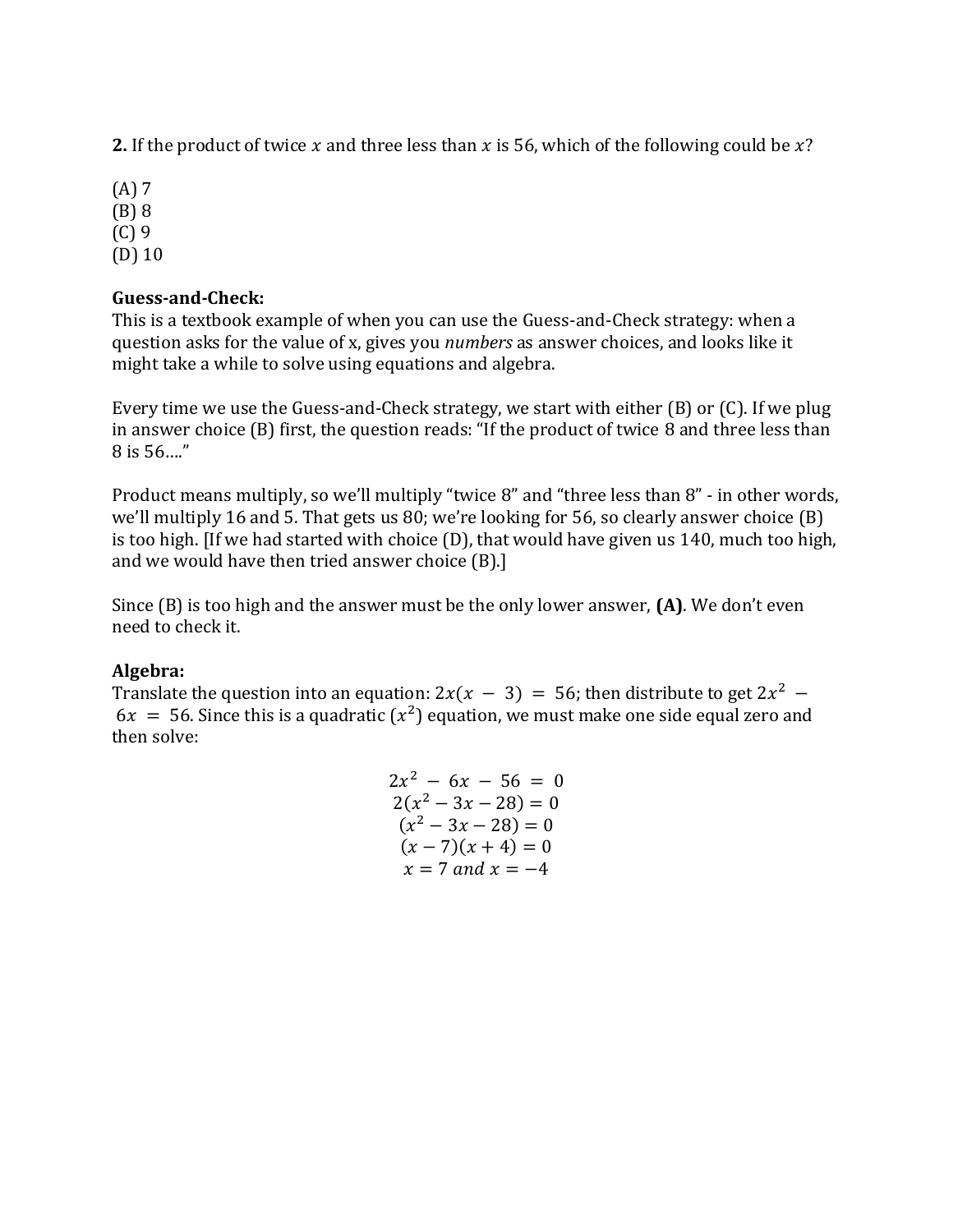

**3.** Given the diagram above, what is  $x$ ?

(A) 15

(B) 20

(C) 25

(D) 35

# **Guess-and-Check:**

We start with either (B) or (C); let's start with (B). If x is 20, then ∠C is 60°, since the small triangle must add up to 180°. But if ∠C is 60°, then the larger triangle adds up to 195°, which is impossible.

So we know that 20 is wrong, but we don't know whether our real answer must be higher or lower. That's OK; let's try (C) and see what happens. Using the same series of calculations, if  $x$  is 25 then the larger triangle would add up to 190 $^{\circ}$ . Our answer choices look like this:

(A) 15 (B) 20 195 (C) 25 190 (D) 35

A value of 180° can only be at the very bottom of this list, so the answer must be **(D)**.

# **Algebra:**

The larger triangle must add up to 180°, and it already has angles of 50° and 85°. Therefore the third angle (in the lower-right corner) is  $180^\circ - 50^\circ - 85^\circ = 45^\circ$ . The small triangle also adds up to 180°, and it has angles of 100°, 45°, and  $x$ °. We set up 100° + 45° +  $x$ ° = 180 and solve for  $x = 35$ .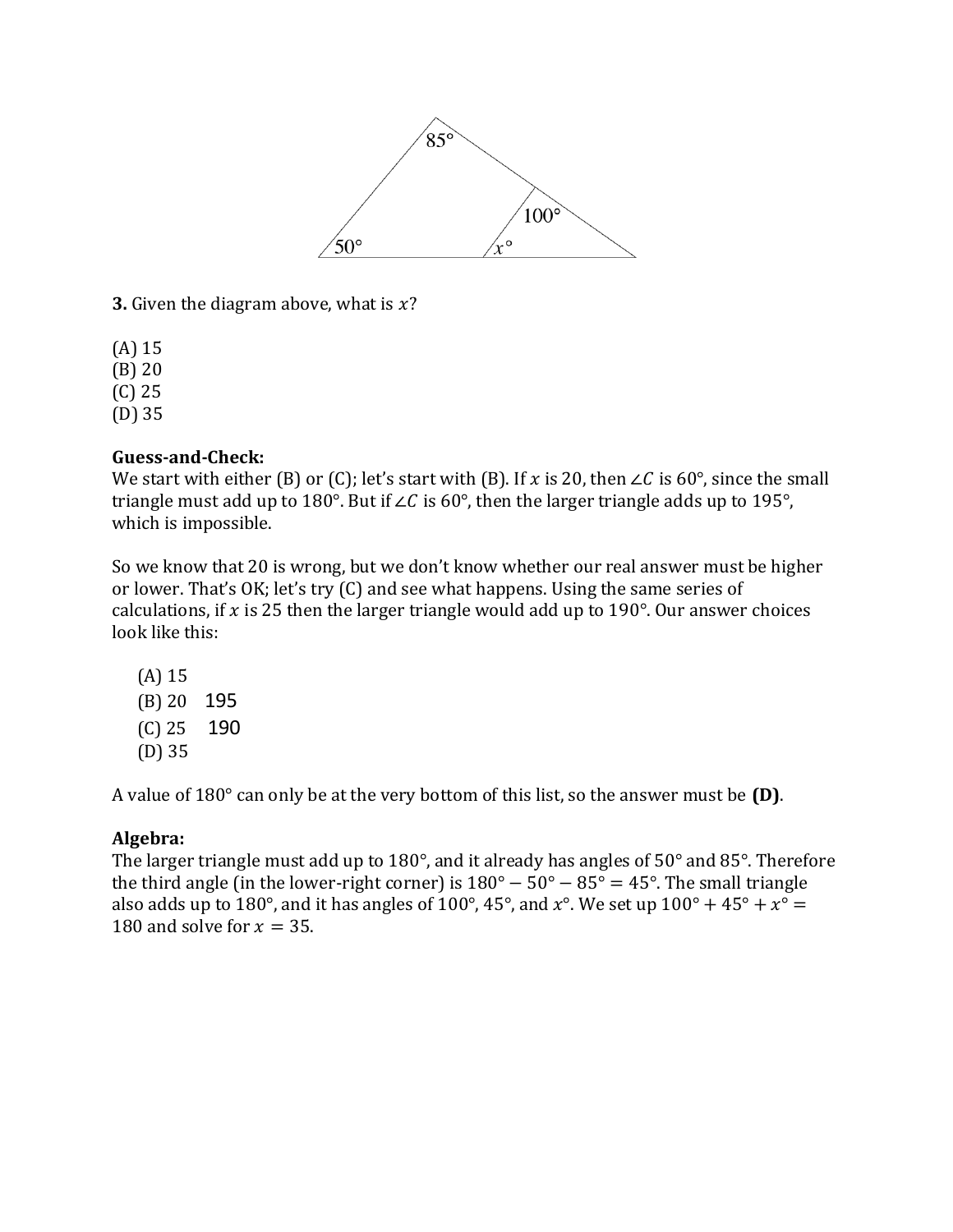## **If your question #4 is about golf, see the next page.**

**4.** Fred has \$1's, \$5's, and \$20's. He has fifteen bills and a total of \$119. If he has equal numbers of \$1's and \$20's, how many \$5's does he have?

(A) 7 (B) 9 (C) 11 (D) 13

## **Guess-and-Check**

As always, we start Guess-and-Check with either (B) or (C). If we start with (B), we assume that Fred has 9 five-dollar bills. Since he has 15 total bills, he has  $15 - 9 = 6$  other bills besides the fives. The question says that these are split evenly between ones and twenties, so there must be  $6 \div 2 = 3$  of each. How much money would Fred have in this scenario? He would have  $9(\$5) + 3(\$1) + 3(\$20) = \$108$ . This is not the right answer, so we write down this number next to answer choice (B).

We don't know immediately whether we need more or fewer five-dollar bills, so we now try (C). We assume that Fred has 11 five-dollar bills. Since he has 15 total bills, he has 15 −  $11 = 4$  other bills besides the fives. The question says that these are split evenly between ones and twenties, so there must be  $4 \div 2 = 2$  of each. How much money would Fred have now? He would have  $11(\text{$}5) + 2(\text{$}1) + 2(\text{$}20) = \text{$}97$ . We write this next to answer choice (C). Here's how our answer choices look now:

(A) 7 (B) 9 \$108  $(C)$  11 \$97 (D) 13

If we're looking for \$119, it can only be at the the top of this list, so the answer is **(A)**.

## **Algebra:**

More annoying to set up than is worth it. Where  $x$  is the number of five-dollar bills, the correct equation would be:

$$
5x + 1\left(\frac{15 - x}{2}\right) + 20\left(\frac{15 - x}{2}\right) = 119
$$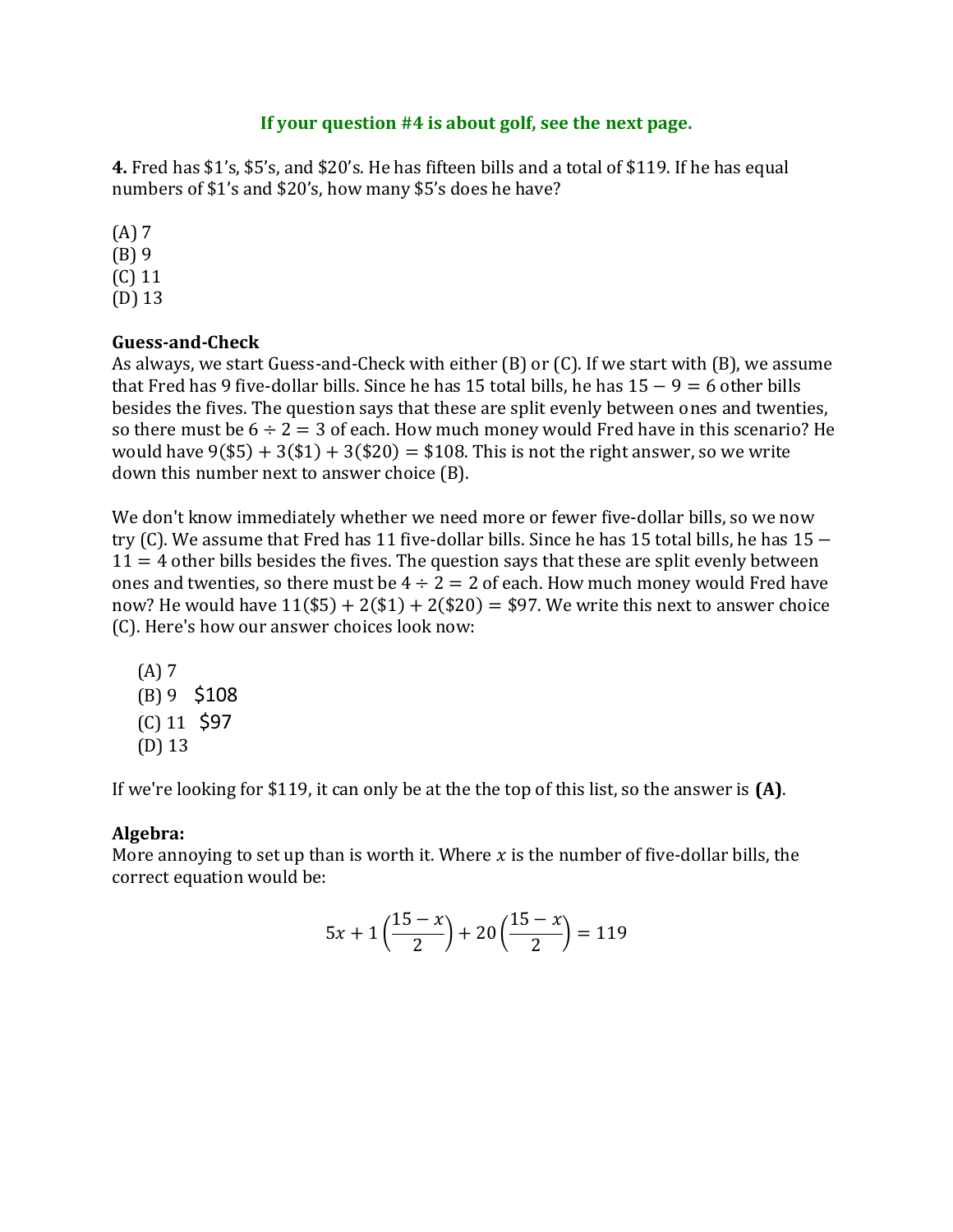## **If your question #4 is about dollar bills, see the previous page.**

**4.** In a certain 18-hole round of golf totaling 75 shots, a golfer only makes scores of 3, 4, and 5 on the various holes. If the golfer had equal numbers of 4's and 5's, on how many holes did the golfer score a 3?

(A) 4 (B) 6 (C) 8 (D) 10

# **Guess-and-Check:**

We start with (B) by assuming that the golfer scored a 3 on six of the holes. This leaves 12 other holes. We are told that the golfer makes equal numbers of 4's and 5's, so she must have made six 4's and six 5's. Does this equal 75? No — six 3's, six 4's, and six 5's adds up to 72, so (B) is incorrect.

If we want to be clever, we can see that the golfer's score is too low, so she must need more high scores (4's and 5's) and fewer low scores (3's). The only answer choice where the golfer scores fewer 3's is answer choice (A).

If we want to be safe and thorough, we can try answer choice (C) and assume that the golfer makes eight 3's. Therefore the other eight holes are split with equal numbers of 4's and 5's — five of each. Eight 3's, five 4's, and five 5's adds up to 69.

Whether we started with (B) or (D), our answer choices would look like this:

(A) 4 (B) 6 72  $(C) 8 69$ (D) 10

Following the pattern, a value of 75 would have to be at the top of this list, so the answer must be **(A)**.

# **Algebra:**

More annoying to set up than is worth it. Where  $x$  is the number of 3's the golfer scores, the correct equation would be:

$$
3x + 4\left(\frac{18 - x}{2}\right) + 5\left(\frac{18 - x}{2}\right) = 75
$$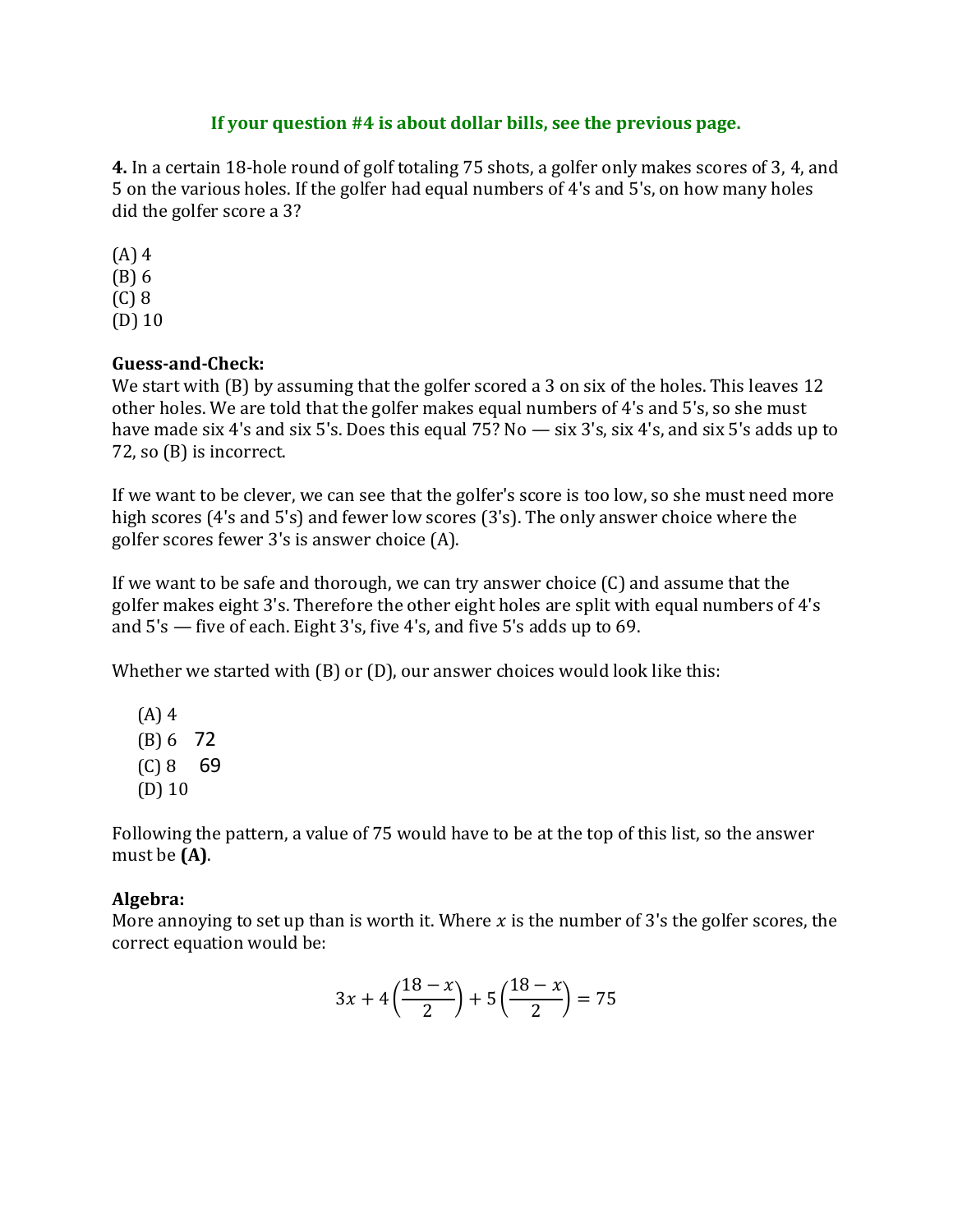**5.** What is  $x$  if the average (arithmetic mean) of 3, 17, and  $x$  is 19?

(A) 34 (B) 35 (C) 36 (D) 37

#### **Guess-and-Check:**

We start by assuming  $x =$  either 35 or 36 (B or C). If we start with (B) 35, the average of 3, 17, and 35 is  $18\frac{1}{3}$ . This is too low, so we cross out (B) and (A). If we start with or then attempt (D) 36, the average of 3, 17, and 37 is  $18\frac{2}{3}$ . This is still too low, but getting closer, so the answer is **(D)** 37.

#### **Algebra:**

Use the average formula,  $A = \frac{sum}{number}$  $\frac{sum}{number\ of\ items}:$ 

$$
19 = \frac{3 + 17 + x}{3}
$$

Use algebra to solve for  $x = 37$ .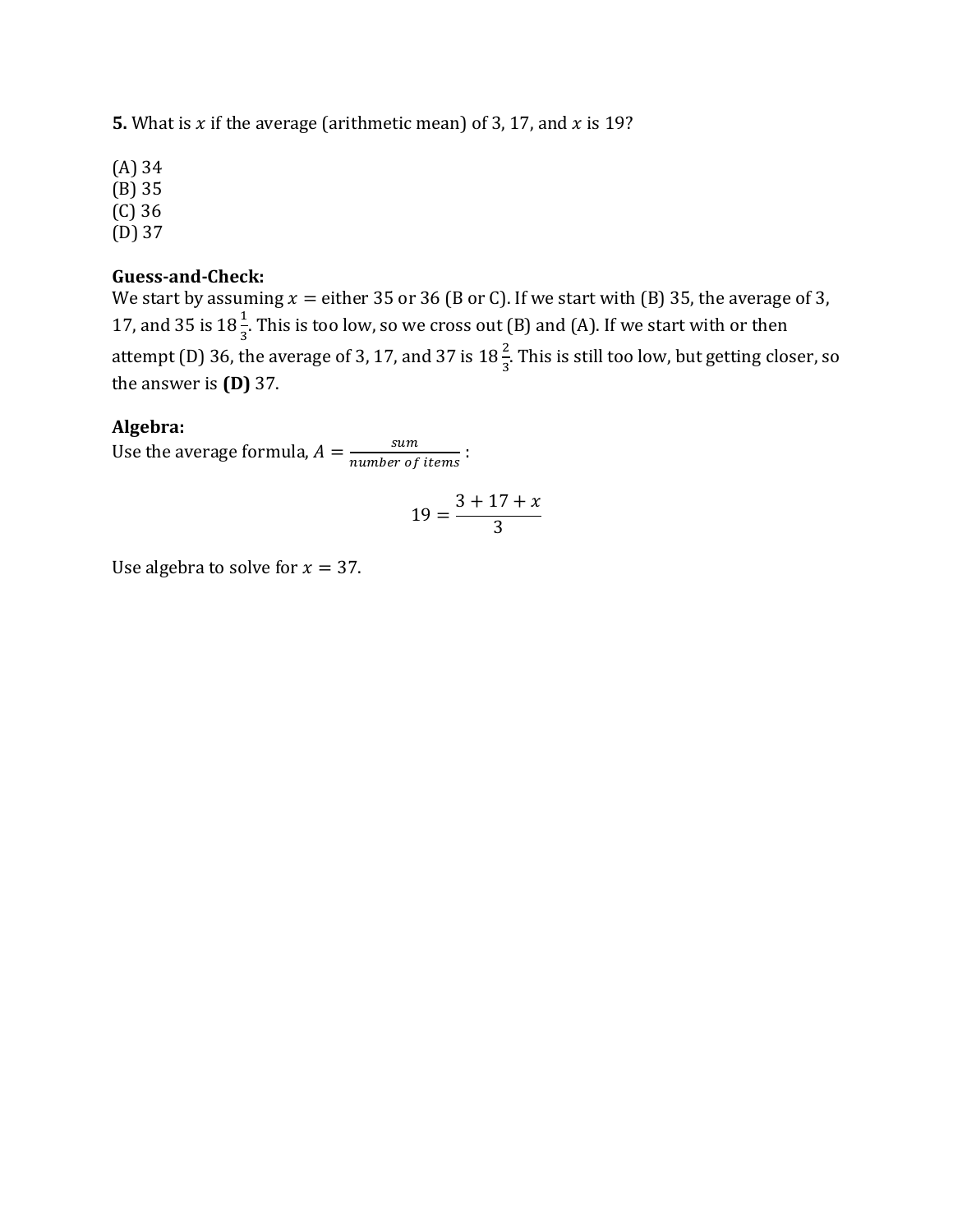**6.** If  $f(x) = x^2 + 3x - 8$ , and  $f(r) = 62$ , what is r?

- (A) 4 (B) 5
- (C) 6
- $(D)$  7

## **Guess-and-Check:**

Start with either (B) or (C); let's try (C) this time just for variety.  $6^2 + 3(6) - 8$  is 46. It's too low, and there's only one higher value, so that is that only possible answer. That's all we have to do; the answer is **(D)**.

### **Algebra:**

This question will be very difficult to solve if you don't have a basic idea of what a function is, no matter what technique you use. Hopefully you understand that in this case, the question is saying that  $r^2 + 3r - 8 = 62$ . Since it's a quadratic  $(x^2)$  equation, we must make one side equal zero, factor, and solve as follows:

$$
r^{2} + 3r - 8 = 62
$$
  
\n
$$
r^{2} + 3r - 70 = 0
$$
  
\n
$$
(r - 7)(r + 10) = 0
$$
  
\n
$$
r - 7 = 0 \text{ and } r + 10 = 0
$$
  
\n
$$
r = 7 \text{ and } r = -10
$$

Only 7 is one of the answer choices, so the answer is **(D)**.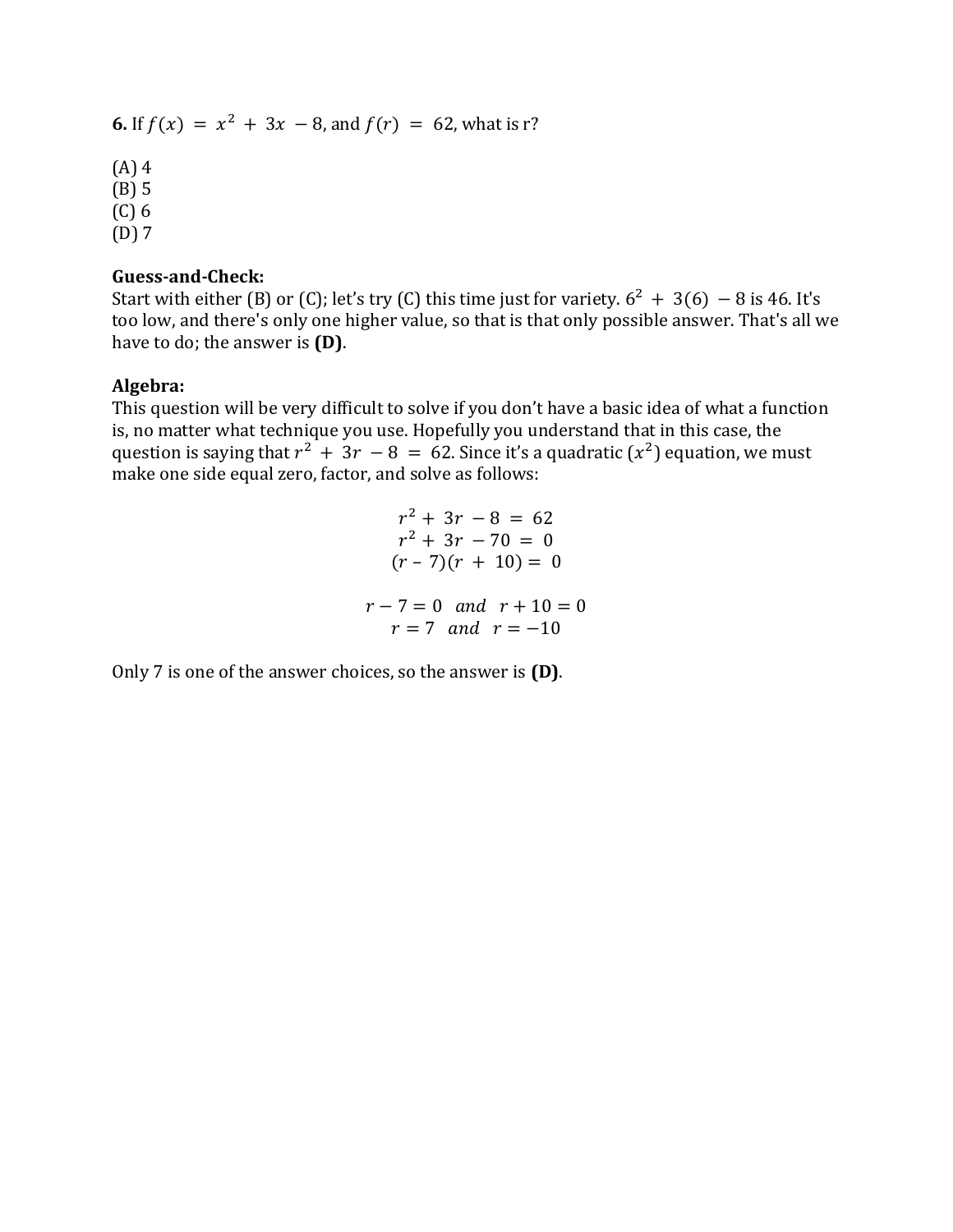**7.** Given that  $a = \frac{b}{2}$  $\frac{b}{3} + 1$ ,  $b = \frac{c}{2}$  $\frac{c}{2}$  + 2, and  $a = 5$ , what is *c*?

(A) 16 (B) 18 (C) 20

(D) 22

#### **Guess-and-Check:**

If we start with (B) by assuming that  $c = 18$ , then  $b = \frac{c}{3}$  $\frac{c}{2}$  + 2. Therefore  $b = \frac{18}{2}$  $\frac{16}{2}$  + 2, so b = 11. We're also told that  $a = \frac{b}{a}$  $\frac{b}{3} + 1$ , so  $a = \frac{11}{3}$  $\frac{11}{3}$  + 1, and we solve for  $a = 4\frac{2}{3}$  $\frac{2}{3}$ . But the question says  $a = 5$ ; this means that answer choice (B) is not correct. Since our result was too low, we'll cross off  $(B)$  and  $(A)$  and now try  $(C)$ .

Using (C),  $c = 20$ , then  $b = \frac{20}{3}$  $\frac{20}{2}$  + 2, so  $b = 12$ . We're also told that  $a = \frac{b}{3}$  $\frac{b}{3}$  + 1, so  $a = \frac{12}{3}$  $\frac{12}{3} + 1$ , and we solve for  $a = 5$ , as we hoped. The answer is **(C)**.

#### **Algebra:**

 $a = 5$  and  $a = \frac{b}{3}$  $\frac{b}{3}$  + 1, so 5 =  $\frac{b}{3}$  $\frac{b}{3}$  + 1. Solve this for  $b = 12$ . Also,  $b = \frac{c}{2}$  $\frac{c}{2}$  + 2, so 12 =  $\frac{c}{2}$  $\frac{c}{2} + 2$ . Solve this for  $c = 20$ .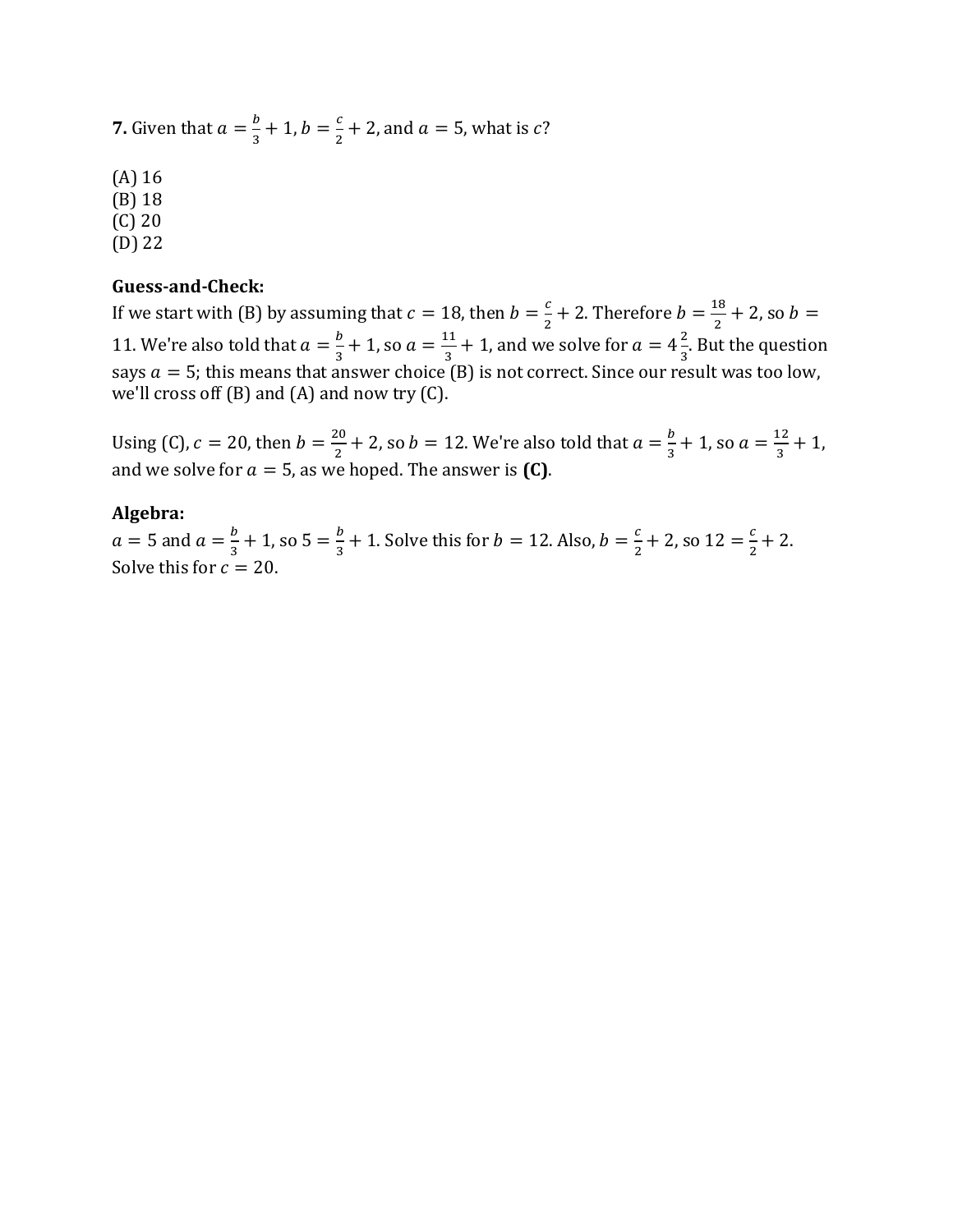**8.** Charlie purchased 7 video games for a total cost of \$270. If all of the games cost either \$35 or \$40, how many \$40 video games did Charlie purchase?

(A) 4

(B) 5

(C) 6

(D) 7

# **Guess-and-Check:**

We can start with (B) by assuming that Charlie purchased five \$40 video games. Since he purchased seven games total, he would also have purchased two \$35 games. Five \$40 games and two \$35 games would add up to \$270, so **(B)** is the correct answer.

If we had started with with answer choice (C), six \$40 games and one \$35 game would yield a total cost of \$275. This is too high, so the correct answer would include fewer of the more expensive games. We would then try answer choice (B).

# **Algebra:**

Let  $x =$  *the number of \$40 games* and  $y =$  *the number of \$35 games.* We have one equation for the number of games,  $x + y = 7$ . We have a second equation for the total cost,  $40x +$  $35y = 270$ .

Use substitution: solve for y in terms of x to get  $y = 7 - x$ . Substitute this value into the second equation to get  $40x + 35(7 - x) = 270$ , and solve for  $x = 5$ .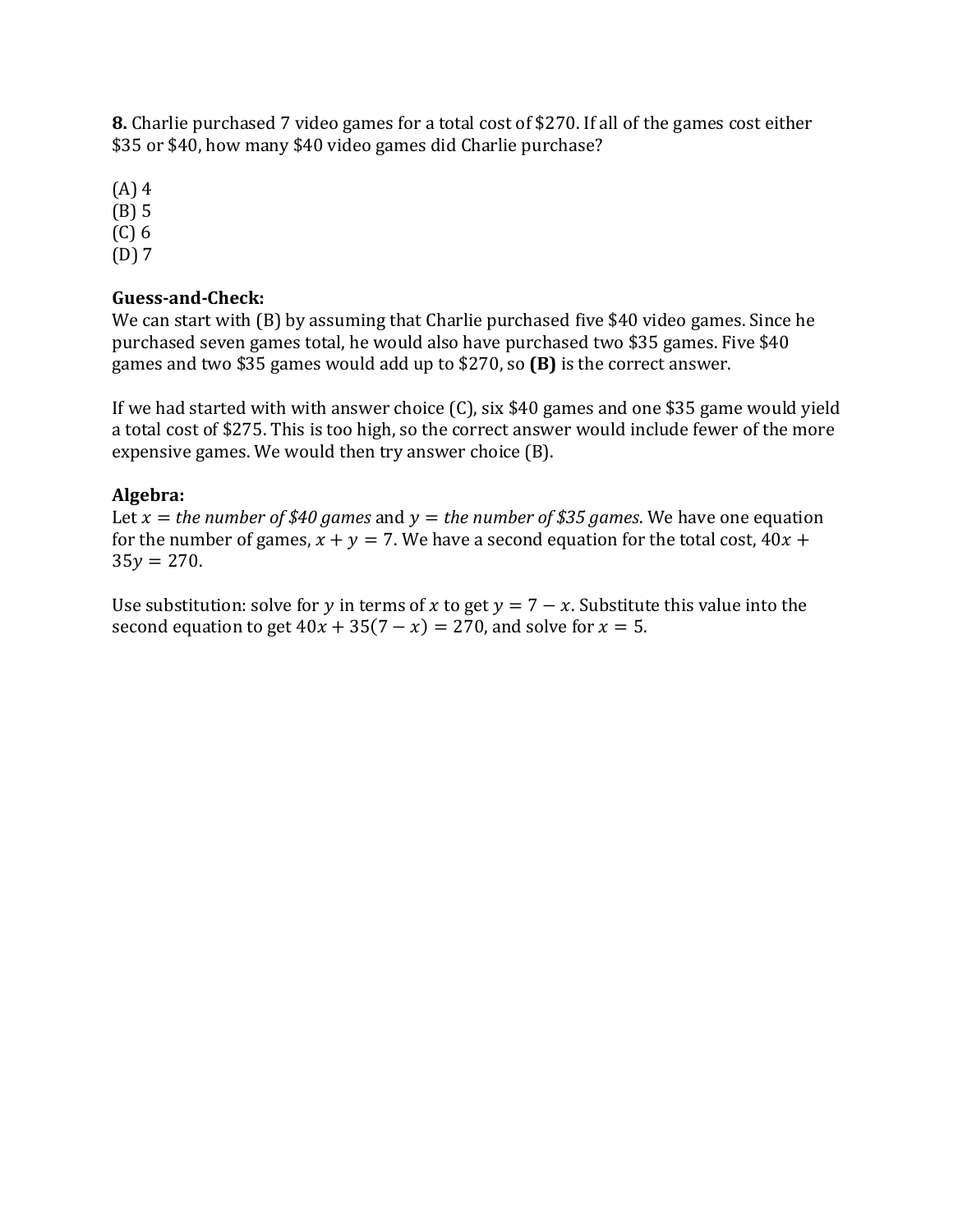**9.** Sarah is 3 inches taller than Camille. Marlyn is 6 inches shorter than Louise and 5 inches shorter than Camille. If Louise is 68 inches tall, how tall is Sarah?

(A) 69 inches (B) 70 inches (C) 71 inches (D) 72 inches

# **Guess-and-Check:**

We start with (B) by assuming that Sarah is 70 inches tall. Sarah is 3 inches taller than Camille, so Camille must be 67 inches. We do not have enough information to use the information about Marlyn and Louise yet, but we are told that Marlyn is 5 inches shorter than Camille. Camille is 67 inches, so Marlyn is 62 inches. Now we can use the information that Marlyn is 6 inches shorter than Louise. Marlyn is 62 inches, so Louise is 68 inches. The question says that Louise actually *is* 68 inches tall, so answer choice **(B)** is correct.

If we started with (C), we would have found that Louise is 69 inches tall. This would be too high a number, so we would have eliminated (D) and tried answer choice (B) next.

## **Algebra:**

A system of four simple equations — easy to solve with substitution, but not a very efficient way to solve this problem.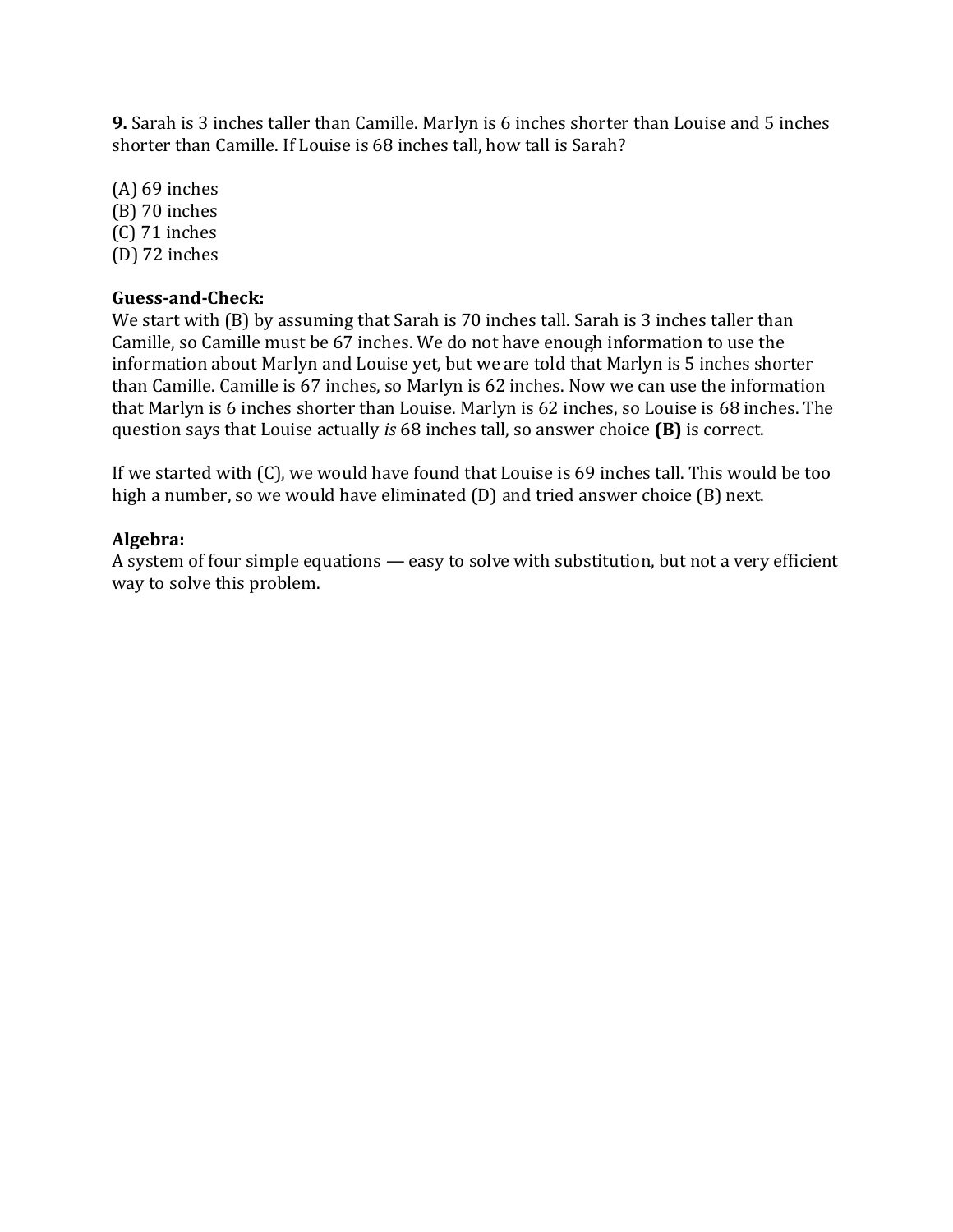**10.** The average age of a group of four people is 49 years. If one of the people is 40 years old, what is the average age of the other three people?

(A) 52

(B) 54

(C) 56

(D) 58

### **Guess-and-Check:**

We start by assuming that the average age of the other three people is (B) 54 years. That means the average age of all four people is

$$
A = \frac{40 + 54 + 54 + 54}{4}
$$
  

$$
A = 50.5
$$

But we know the actual average should be 49 years, not 50.5 years. Since (B) is too high, the answer can only be (A) 52.

If we had started with (C), we would have obtained an average of  $52$  — too high — and then tried (B) as described above.

#### **Algebra:**

The average age of one 40 year old person and 3 people with an unknown average age is 49. We can use the average formula,  $A = \frac{\sinh n}{\sinh n}$  $\frac{sum}{number~of~items}$ , and set up an equation representing a total of four people:

$$
49 = \frac{40 + 3x}{4}
$$

Solving this equation for x yields  $x = 52$ .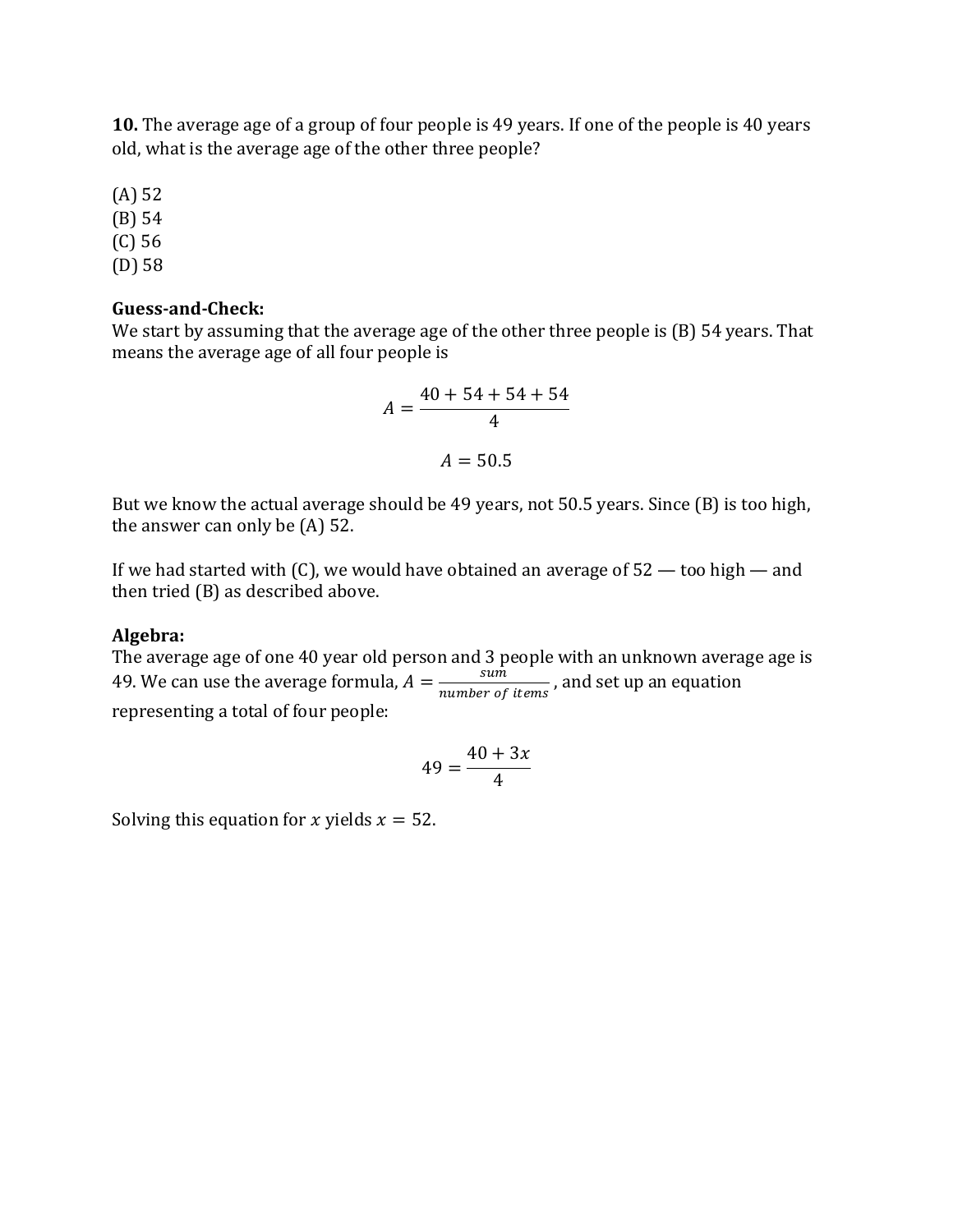**11.** The height in inches, h, of one plant d days from now can be represented as  $h(d) = 4 + 1$ .07d. The height of a second plant in inches, k, can be represented as  $k(d) = \sqrt{d} + 1.12$ . After how many days will the two plants be the same height?

(A) 16 (B) 18

(C) 20

(D) 22

# **Guess-and-Check:**

Start with (B). After 18 days, the first plant is  $4 + .07(18) = 5.26$  inches tall. The second plant is  $\sqrt{18} + 1.12 \approx 5.36$  inches tall. So we write:

(A) 16 (B) 18 5.26 5.36 (C) 20 (D) 22

It's incorrect, but we don't know where the correct answer will be, so we do the same thing with answer choice (C), obtaining the following results:

(A) 16 (B) 18 5.26 5.36 (C) 20 5.4 5.59 (D) 22

We want them to be the same height, but as we moved from (B) to (C), they actually got more different: in (B) they were 0.10 apart, but in (C) they're 0.19 apart. That means we need to go in the other direction, and the answer must be (A).

# **Algebra:**

Set the two expressions equal,  $4 + .07d = \sqrt{d} + 1.12$ . Isolate the radical, square both sides, set one side equal to zero, and use the quadratic formula (with a calculator).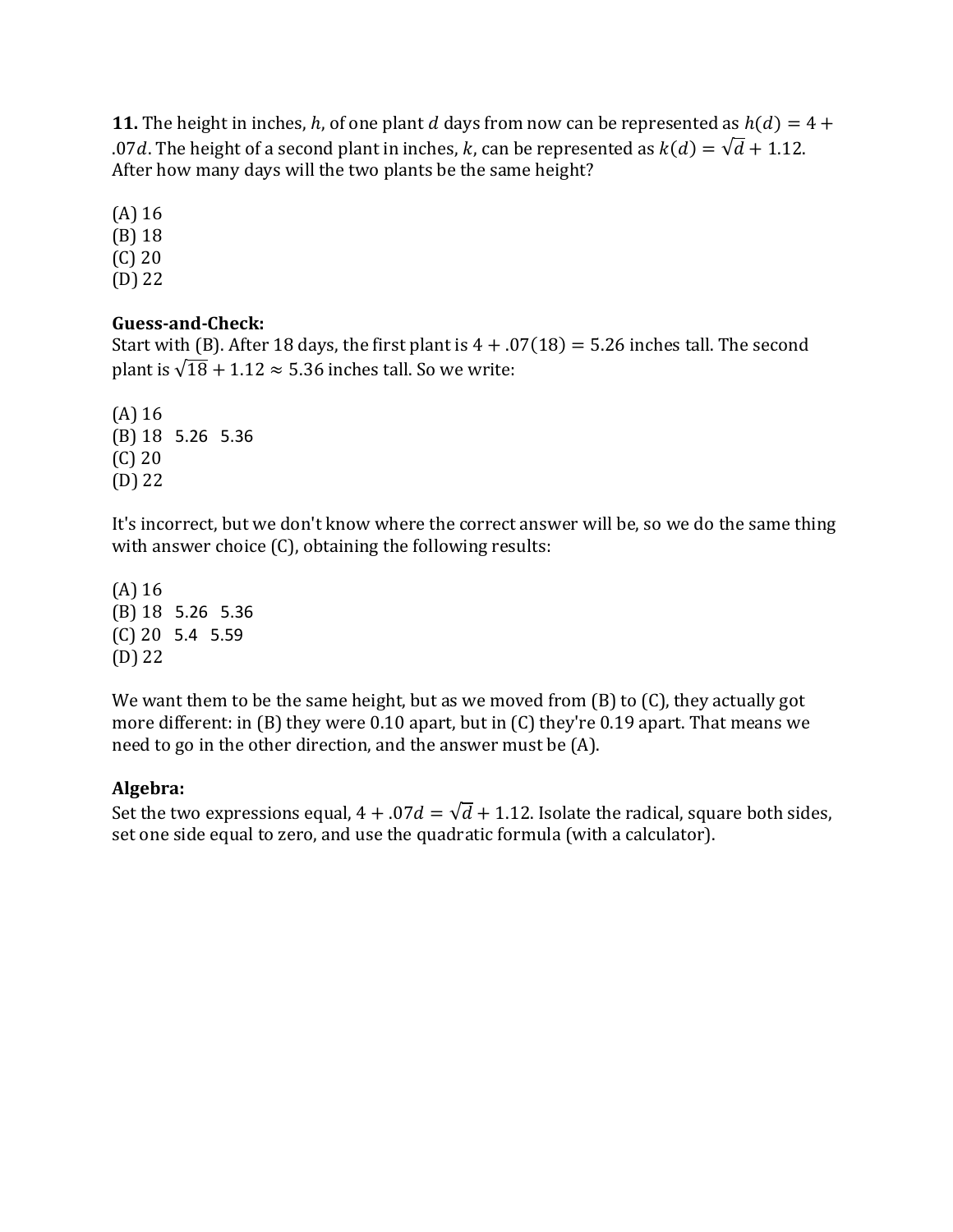**12.** Given  $f(x) = \frac{4x}{x^2}$  $\frac{4x}{x^2-3}$ , for which of the following values of *a* is  $f(a) = f(3)$ ?

 $(A) -4$  $(B) -3$  $(C) -2$ 

 $(D) -1$ 

#### **Guess-and-Check:**

Solving this question can only start by finding the value of  $f(3)$ , so we set up  $f(3) = \frac{4(3)}{3^2}$  $rac{4(3)}{3^2-3}$  = 2. Which other number can we put into the function to get a result of 2? Starting with (B):  $f(-3) = \frac{4(-3)}{6-25}$  $\frac{4(-3)}{(-3)^2-3}$  = -2, so that doesn't work. But do we need to go higher or lower? We're not sure, so we try (C):  $f(-2) = \frac{4(-2)}{6-2}$  $\frac{4(-2)}{(-2)^2-3} = -8$ , so we seem to be getting farther from the answer. That means it's (A), right? Nope — (A) would give us  $f(-4)$  = 4(−4)  $\frac{4(-4)}{(-4)^2-3} = -\frac{16}{13}$  $\frac{16}{13}$ , which doesn't help at all. The correct answer is (D),  $f(-1) = \frac{4(-1)}{(-1)^2-1}$  $\frac{4(-1)}{(-1)^2-3} = 2.$ 

So what happened here? Aren't the answers supposed to give us results in order? Well…usually. In a simpler type of question, for example, if we start a scenario with more money, we probably end up with more money. But this question isn't so simple: there are quadratics involved, in a denominator, with a variable in the numerator too.

The lesson from this question: if you're doing Guess-and-Check and you have *any*  uncertainty about what the answer is, just keep trying until you know for sure!

#### **Algebra:**

Begin by finding  $f(3) = 2$ . Then set up  $\frac{4x}{x^2-3} = 2$  (or  $\frac{4a}{a^2-3} = 2$  if we want to use the same letter as the question does). Multiply both sides by  $x^2 - 3$ . We see it's a quadratic so we get one side equal to zero and factor or use quadratic formula. We get  $x = -1$  and  $x = 3$ , so the answer is  $(D) - 1$ .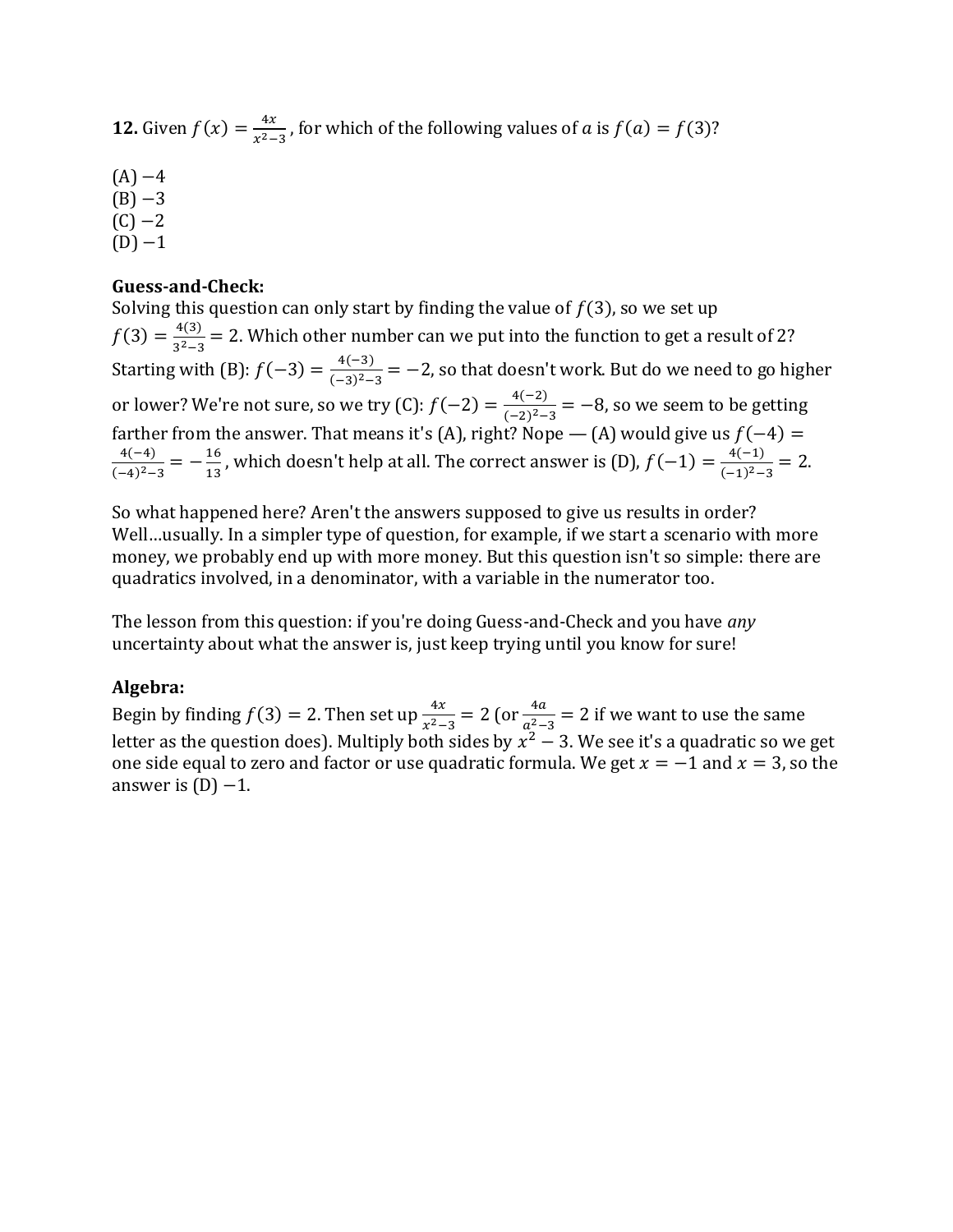$|2x - 5| > x + 3$ 

**13.** Which of the following is NOT a solution to the equation above?

(A) 0 (B) 5 (C) 10 (D) 15

## **Guess-and-Check:**

Start with (B):  $|2(5) - 5| > 5 + 3$ , so  $5 > 8$ . Since that statement is false, (B) is not a solution, and therefore is the right answer to this question.

If we started with  $(C)$ :  $|2(10) - 5| > 10 + 3$ , so 15>13. That's a true statement, so it's not the answer.

The catch with this question is that, with absolute value, starting with a lower number might actually give us a higher end result. (The same thing applies with quadratics.) That makes it hard to tell whether we need to go up or down to find the right answer choice. Therefore we'd just keep trying choices until we find the right answer.

Any other answer choice besides (B) would give us a true statement, meaning it would be a solution and therefore not the right answer to this question.

## **Algebra:**

Absolute value questions are solved by setting up two equations:

| $2x - 5 > x + 3$ | $-(2x-5) > x+3$   |
|------------------|-------------------|
| x > 8            | $2x - 5 < -x - 3$ |
|                  | 3x < 2            |
|                  |                   |
|                  | $x < \frac{1}{2}$ |
|                  |                   |

So the solutions occur where  $x < \frac{2}{3}$  $\frac{2}{3}$  or  $x > 8$ . The only answer choice that is not in either of these ranges is (B).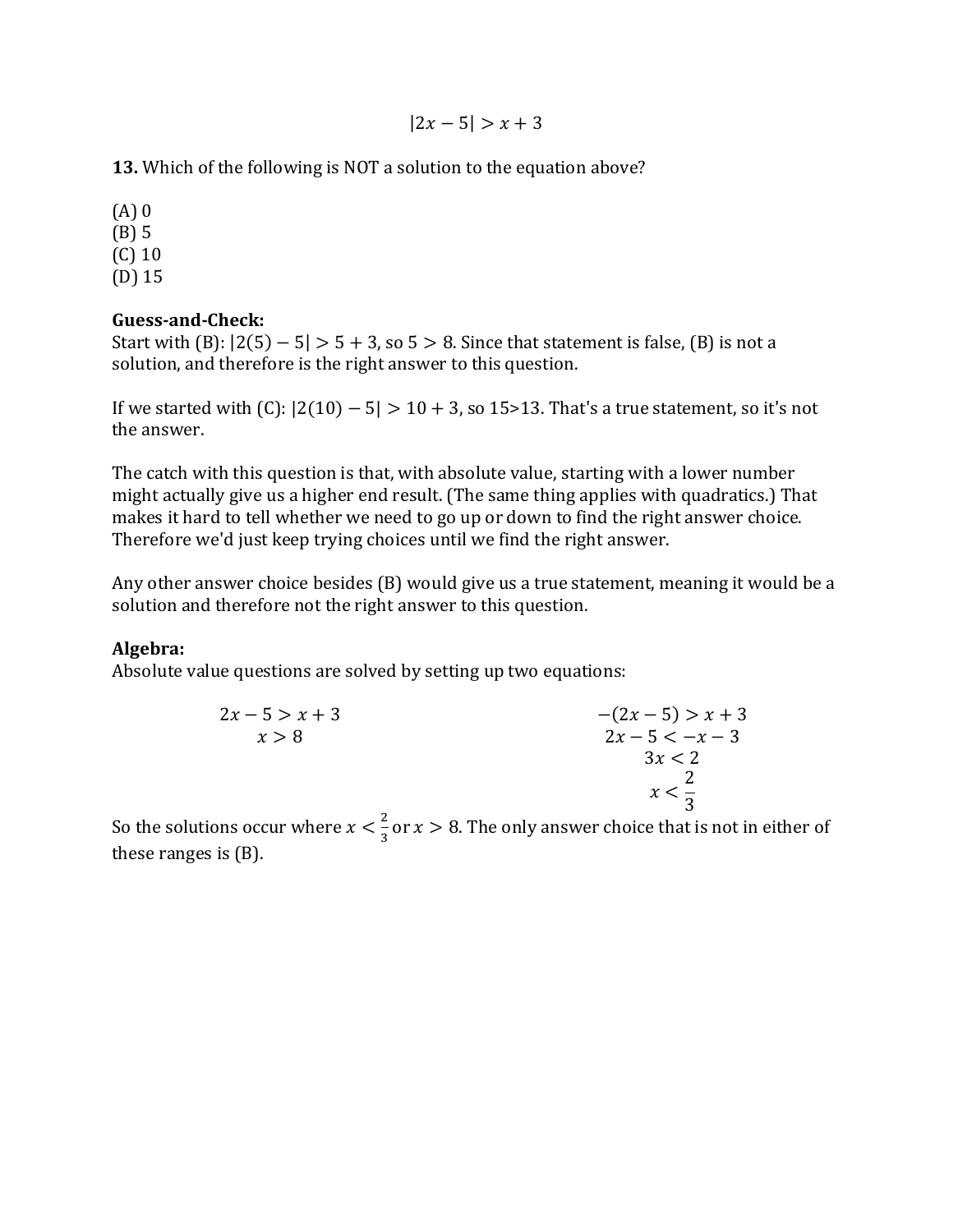$\sqrt{x+18} + 6 = x + 4$ 

**14.** What is the solution set to the equation above?

 $(A)$  {−2} (B) {7}  $(C)$  { $-2, 7$ } (D) {2, 7}

## **Guess-and-Check**

When you see a radical equation, you might as well use Guess-and-Check. Why? Because when you solve radical equations algebraically, you always have to check for extraneous solutions. As long as you'll have to check your answers anyway, why not just start that way?

In this case, starting with −2 is best because it appears in half of the choices:  $\sqrt{-2 + 18} + 6 = -2 + 4$ . That gives us  $\sqrt{16} + 6 = 2$ , so  $4 + 6 = 2$ , which is certainly not true. Since −2 doesn't work, (A) and (C) are eliminated. The difference between (B) and (D) is whether 2 works, so let's try it:  $\sqrt{2+18}+6=2+4$ , so  $\sqrt{20}+6=6$ . That's false, so 2 doesn't work. Since neither −2 nor 2 works, the answer can only be (B).

As often happens with Guess-and-Check, we found the right answer without ever trying the actual number.

## **Algebra:**

|                      | $\sqrt{x+18} + 6 = x + 4$ |
|----------------------|---------------------------|
| Isolate the radical: |                           |
|                      | $\sqrt{x+18} = x-2$       |
| Square both sides:   |                           |
|                      | $x + 18 = (x - 2)^2$      |
| Expand:              | $x + 18 = x^2 - 4x + 4$   |
| Set equal to 0:      |                           |
|                      | $0 = x^2 - 5x - 14$       |
| Factor:              |                           |
|                      | $(x-7)(x+2)=0$            |
| $Set = 0$ and solve: |                           |
|                      | $x = 7, x = -2$           |

Since it's a radical equation, we *still* need to check for extraneous answers, so we have to try 7 and −2 in the original radical equation anyway, just as if we were doing Guess-and-Check.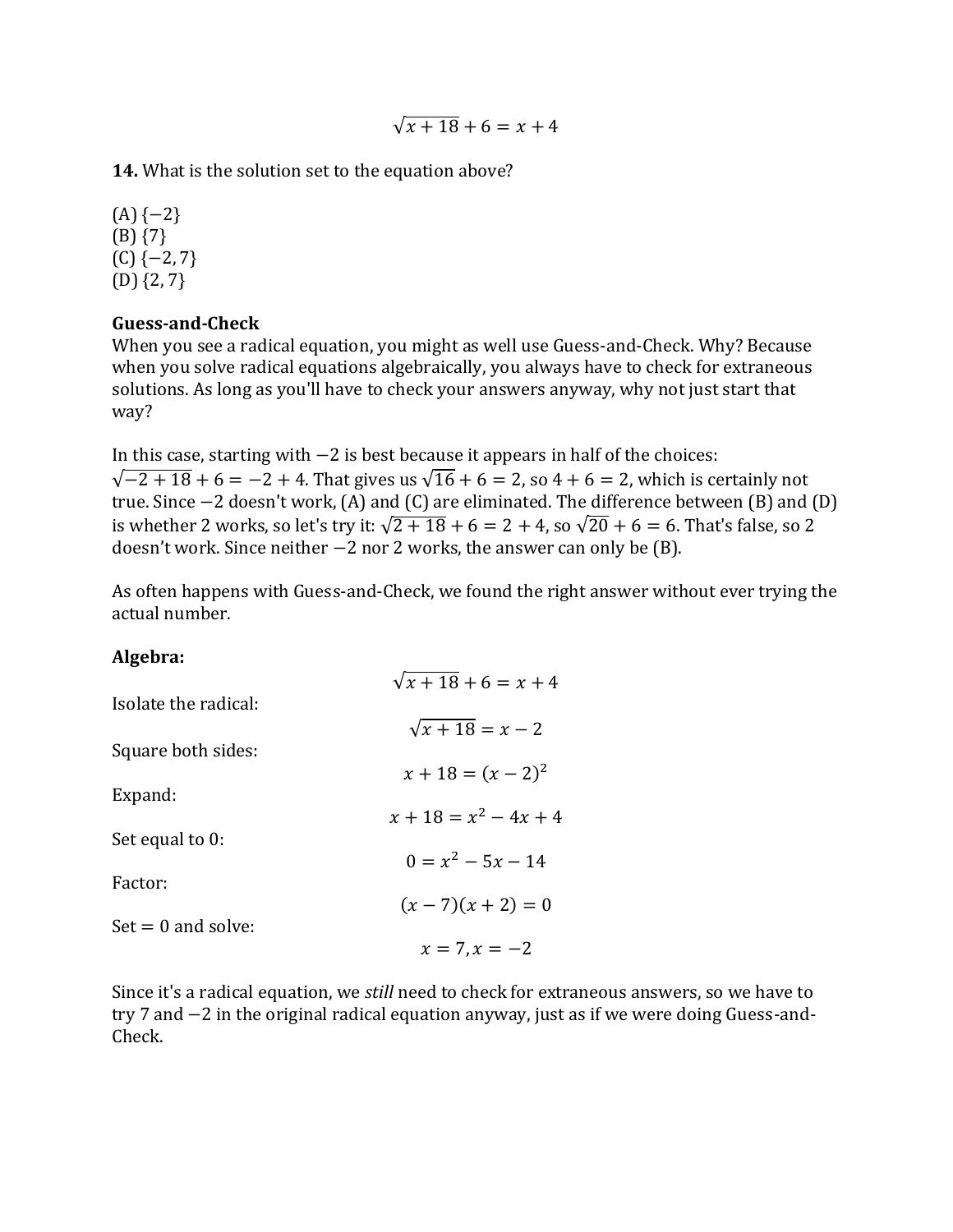| $4 + a$ |  |               |
|---------|--|---------------|
| $4-a$   |  | $\mathcal{L}$ |

**15.** Given the equation above, which of the following could be  $a$ ?

- (A) 2  $(B)$  4  $(C)$  6
- (D) 8

#### **Guess-and-Check:**

Start with (B):

$$
\frac{-4+4}{-4-4} = -\frac{1}{3}
$$

$$
\frac{0}{-8} = -\frac{1}{3}
$$

False, so we try (C):

$$
\frac{-4+6}{-4-6} = -\frac{1}{3}
$$

$$
\frac{2}{-10} = -\frac{1}{3}
$$

Closer, so it's probably (D), but let's try it to make sure:

$$
\frac{-4+8}{-4-8} = -\frac{1}{3}
$$

$$
\frac{4}{-12} = -\frac{1}{3}
$$

True, so that's the right answer.

## **Algebra:**

$$
\frac{-4 + a}{-4 - a} = -\frac{1}{3}
$$

We solve proportions by cross-multiplying:

| $3(-4 + a) = -1(-4 - a)$ |
|--------------------------|
| $-12 + 3a = 4 + a$       |
| $2a = 16$<br>$a=8$       |
|                          |

Distribute:

Solve: